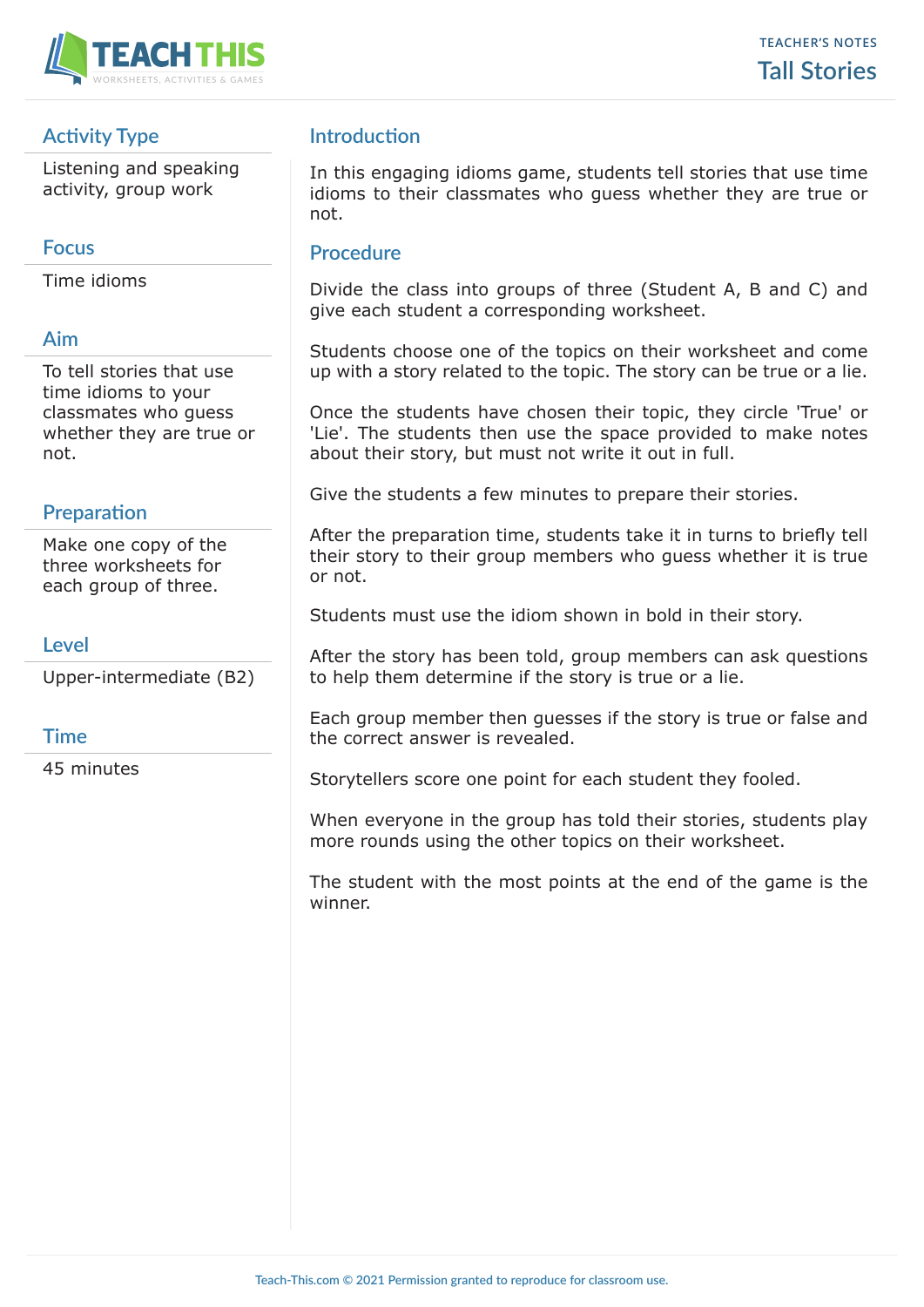

### **Student A**

#### A. Choose one of the topics below and come up with a story related to the topic.

The story can be true or a lie. Once you have chosen your topic, circle 'True' or 'Lie'. Make notes about your story in the space provided, but do not write out the full story.

#### B. Briefly tell the story to your group members who guess whether it is true or not.

You must use the idiom in **bold** in your story. Your group members can ask questions about your story before they guess to help them determine if the story is true or a lie. You score one point for each classmate you fool.

| C. When everyone has told their stories, repeat the game with other topics.  |            |
|------------------------------------------------------------------------------|------------|
|                                                                              |            |
|                                                                              |            |
|                                                                              |            |
| 4. Talk about the preparations for an event that was just around the corner. | True / Lie |
|                                                                              |            |
|                                                                              |            |
|                                                                              |            |
|                                                                              |            |
| 3. Talk about a time something happened while you were taking five.          | True / Lie |
|                                                                              |            |
|                                                                              |            |
|                                                                              |            |
|                                                                              |            |
| 2. Talk about a time you jumped the gun.                                     | True / Lie |
|                                                                              |            |
|                                                                              |            |
|                                                                              |            |
|                                                                              |            |
| 1. Talk about a time you had to <b>work around the clock</b> .               | True / Lie |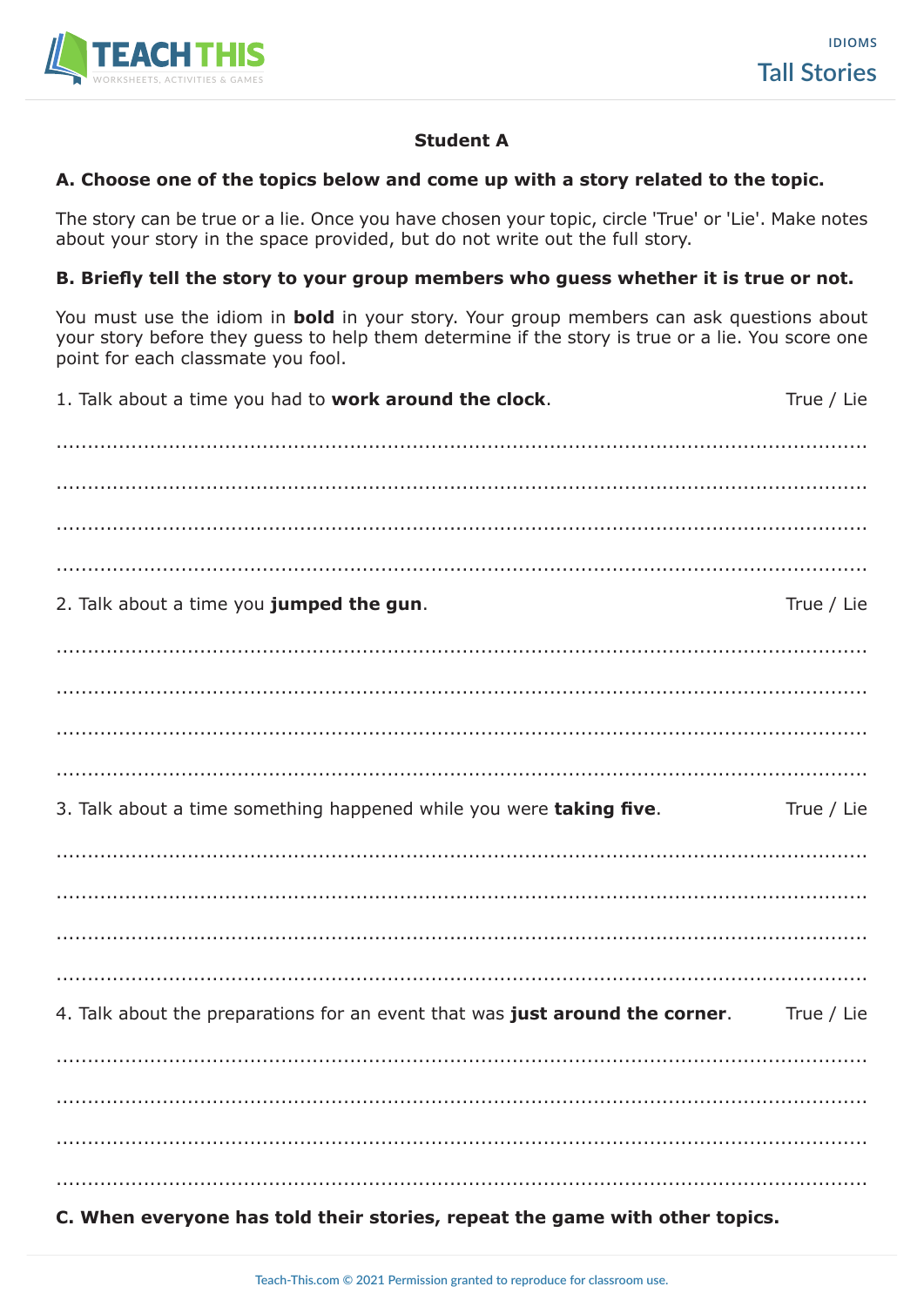

### **Student B**

#### A. Choose one of the topics below and come up with a story related to the topic.

The story can be true or a lie. Once you have chosen your topic, circle 'True' or 'Lie'. Make notes about your story in the space provided, but do not write out the full story.

#### B. Briefly tell the story to your group members who guess whether it is true or not.

You must use the idiom in **bold** in your story. Your group members can ask questions about your story before they guess to help them determine if the story is true or a lie. You score one point for each classmate you fool.

| 1. Talk about a time you pulled an all-nighter.                              | True / Lie |
|------------------------------------------------------------------------------|------------|
|                                                                              |            |
|                                                                              |            |
|                                                                              |            |
|                                                                              |            |
| 2. Talk about something that happened in a flash.                            | True / Lie |
|                                                                              |            |
|                                                                              |            |
|                                                                              |            |
|                                                                              |            |
| 3. Talk about a time you did something in the nick of time.                  | True / Lie |
|                                                                              |            |
|                                                                              |            |
|                                                                              |            |
|                                                                              |            |
| 4. Talk about something you wrongly thought would only happen when pigs fly. | True / Lie |
|                                                                              |            |
|                                                                              |            |
|                                                                              |            |
|                                                                              |            |
| C. When everyone has told their stories, repeat the game with other topics.  |            |